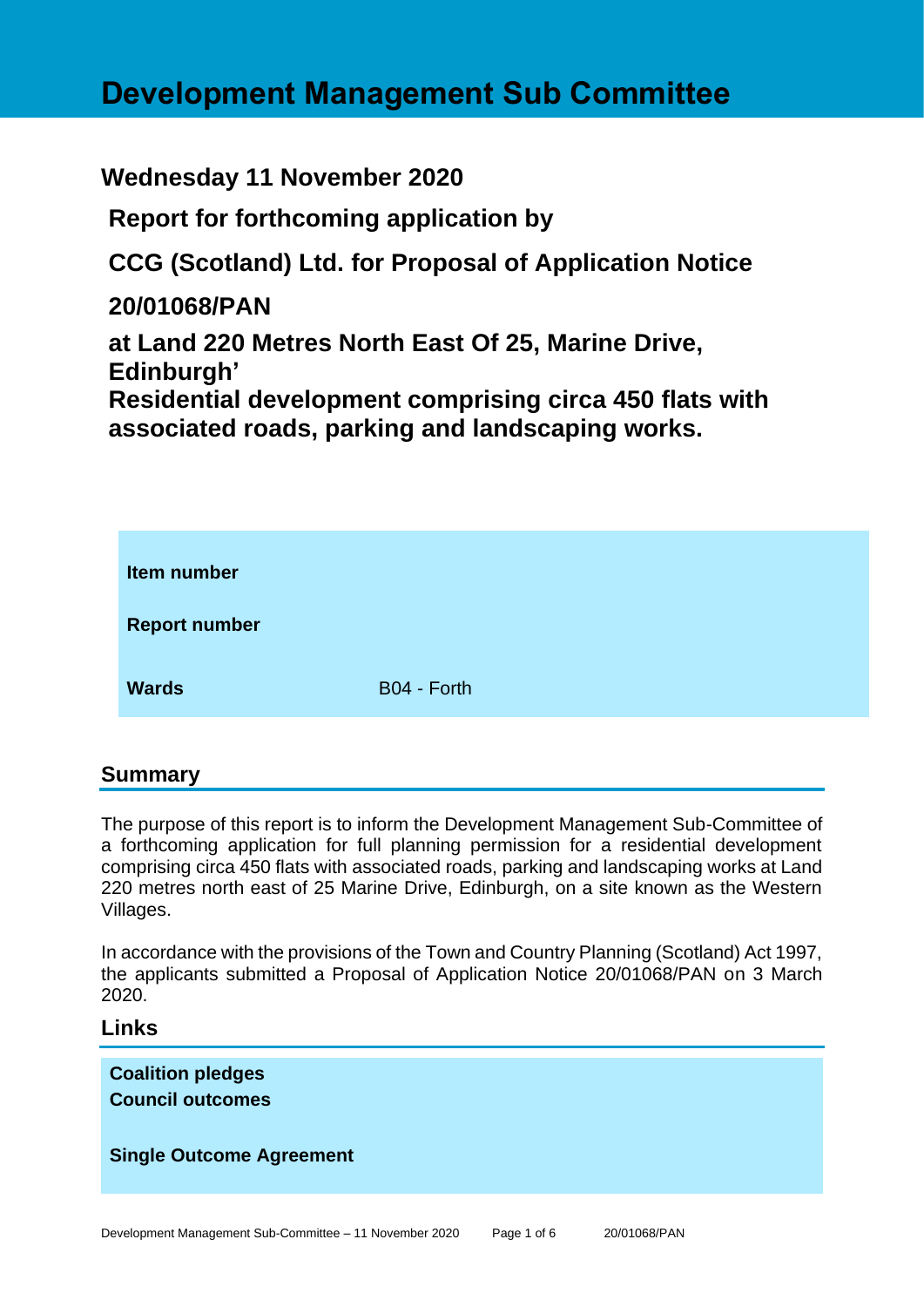# **Recommendations**

**1.1** It is recommended that the Committee notes the key issues at this stage and advises of any other issues.

# **Background**

#### **2.1 Site description**

The site, covering an area of approximately 8 hectares, lies in the north of Edinburgh and forms part of the Granton Waterfront area (Forth Quarter).

The majority of the existing site comprises an area of brownfield land, bound by Colonsay View, Marine Drive and West Shore Road, and an area of designated open space which forms part of the existing Forth Quarter Park and an additional area of ground to the north of Colonsay View. There are a number of existing trees on site within the open space and along the northern boundary of the site.

# **2.2 Site History**

28 February 2001 - Outline planning permission granted for mixed use development ( including retail, food and drink, public house, residential, education, business, leisure/assembly/hotel, open space, and associated landscaping)(as amended) This included the Fosters Masterplan, at 4 Marine Drive/11 West Shore Rd (Application reference: 00/01169/OUT).

30 April 2009 - Planning permission granted for the formation of parkland area landscaping, footpaths, swales and ancillary works at 4 Marine Drive/11 West Shore Road (Application reference: 02/04578/FUL). Implemented.

# **Main report**

#### **3.1 Description of the Proposal**

An application for full planning permission will be submitted for residential development and ancillary works. No details have been submitted regarding the type of housing, access or design.

#### **3.2 Key Issues**

The key considerations against which the eventual application will be assessed include whether:

- a) The principle of the development is acceptable in this location;
- b) The design, scale and layout are acceptable within the character of the area and does the proposal comply with the Edinburgh Design Guidance;
- c) Access arrangements are acceptable in terms of road safety and public transport accessibility and;
- d) There are any other environmental factors that require consideration.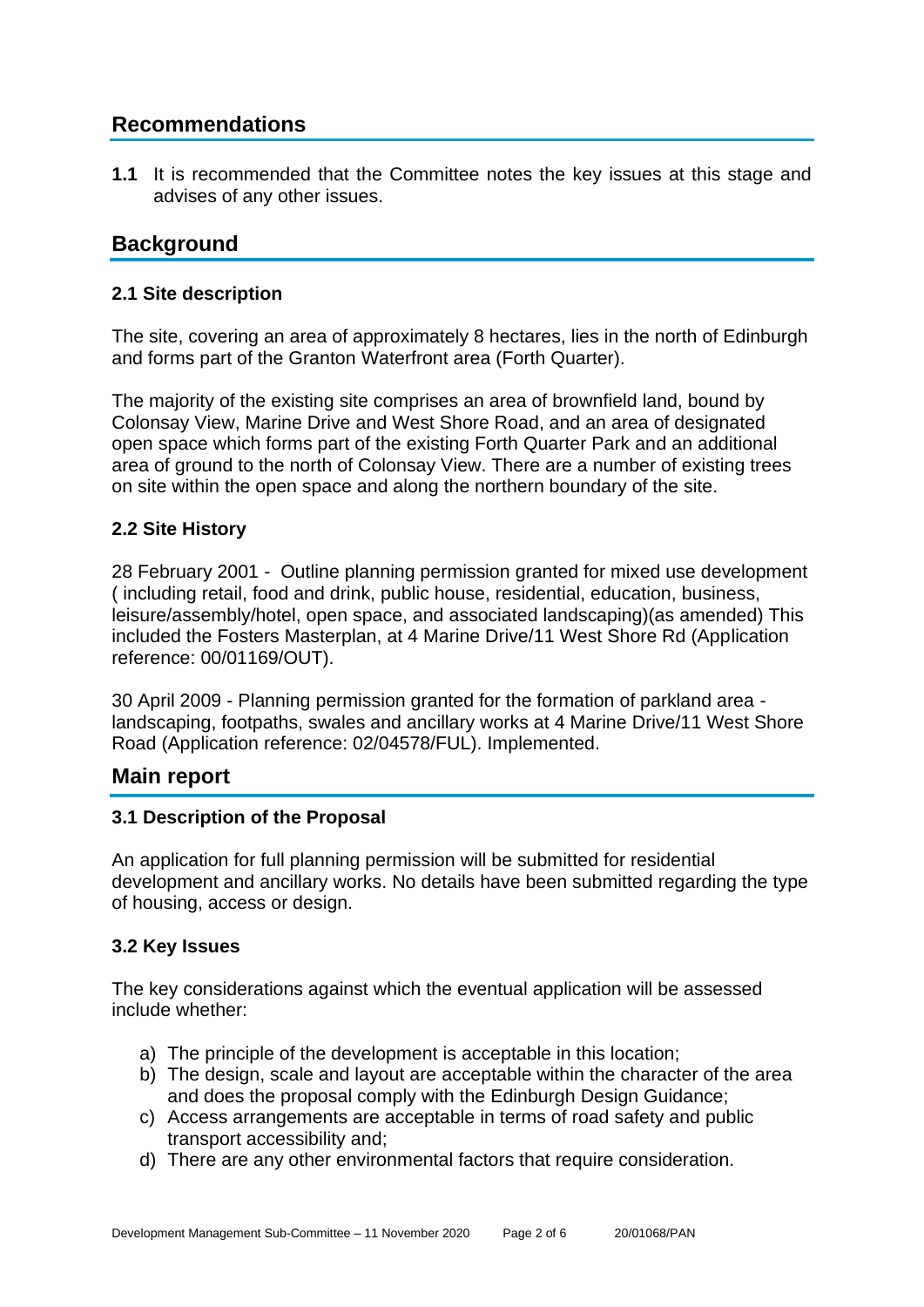## **a) The principle of the development is acceptable in this location;**

The site is within the Edinburgh Waterfront: Forth Quarter (EW 2a) in the Edinburgh Local Development Plan (LDP). This is part of an identified housing proposal site for a major housing-led mixed use regeneration opportunity. Proposals should accord with the approved Granton Waterfront Development Framework principles (February 2020), which state that the site is identified for housing-led mixed use development. An approved master plan has been partly implemented, with several housing blocks, a major office development, a college and a new large park.

Proposals will be expected to:

- − complete the approved street layout and perimeter block urban form
- − provide housing-led development on sites formerly identified for major business-led development
- − provide a housing mix that is appropriate to the site in terms of placemaking and would maximise completions within this urban regeneration proposal within the plan period
- − deliver school provision as specified in the Action Programme
- − provide a strategic flood risk assessment.

As this forms part of the wider waterfront area, LDP Policy Del 3 (Edinburgh Waterfront) will be of relevance to the assessment of the site. This policy states that planning permission will be granted for development which maximises the development potential of the area, creates a series of mixed use sustainable neighbourhoods, provide a mix of house types, sizes and affordability, and provides open space to meet the needs of the local community.

LDP Policy Hou 2 (Housing Mix) will apply in relation to assessing the mix of house types and sizes.

#### **b) Design, Scale and Layout**

The site is covered by the approved Granton Waterfront Development Framework, which sets out a number of design principles applicable to the site. The framework states that this site should form active 'living' streets, linking home, work and learning, which open up views and access to the park, the city and the waterfront. There should also be a pedestrian-focused public realm, with an emphasis on reducing dominance of the car.

Development should promote:

- − Robust 'living street' network with pedestrian focus and activity;
- − Clearly defined public transport route linking east and west;
- − Dense, medium-low rise housing with clearly defined frontages;
- − New neighbourhood centre along park with active ground floor uses;
- − Strong green-blue links and views to the gas holder, park and West Shore;
- − Residential flatted development / perimeter blocks, and;
- − Residential colonies or townhouses to key areas.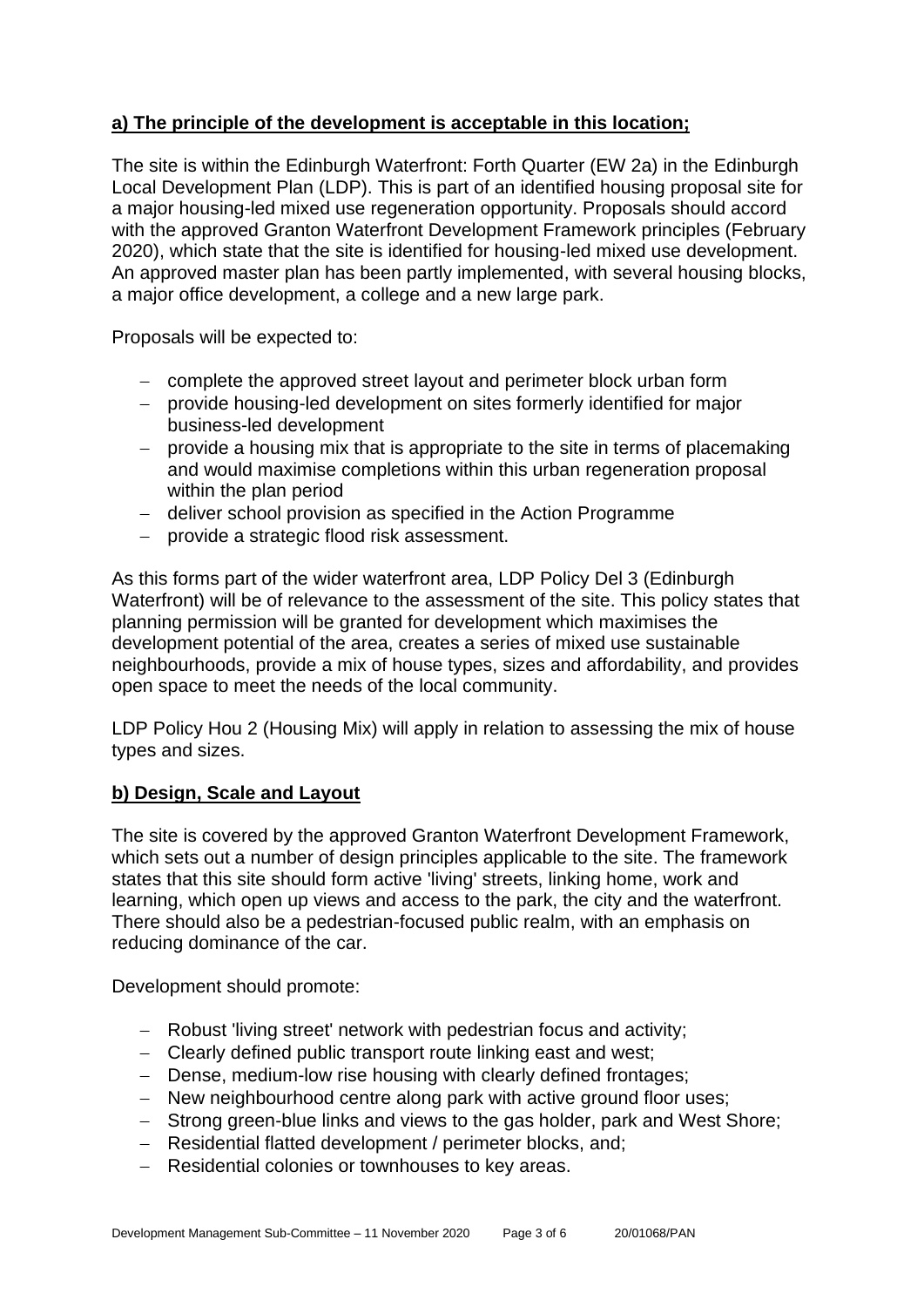Design development will need to take cognisance of relevant LDP design and environment policies and the Edinburgh Design Guidance.

#### **c) Access arrangements in terms of road safety and public transport accessibility**

The proposal shall have regards to LDP transport policies and Edinburgh Design Guidance. Developer Contributions and Infrastructure Delivery Supplementary Guidance will apply to the proposal. The applicant will be required to provide transport information to demonstrate how the proposal prioritises active travel and is aligned with parking standards, including service arrangements and cycle parking provision.

#### **d) Other Environmental Factors**

The applicant will be required to submit sufficient information to demonstrate that the site can be developed without having an unacceptable detrimental impact on the environment. Part of the application site is designated open space, including part of the Forth Quarter Park, and these areas should be protected. There are a number of mature trees across the open space and northern site boundary which contribute to the character, biodiversity, amenity and green networks in the area.

The application will need to be screened for an Environmental Impact Assessment (EIA) including the cumulative impact of the proposals.

In order to support the application, the following documents should be submitted:

- − Pre-Application Consultation report;
- − Planning Statement;
- − Design and Access Statement;
- − Transport Statement;
- − Landscape and Visual Impact Appraisal;
- − Flood Risk Assessment and Surface Water Management Plan;
- − Sustainability Report and S1 Form;
- − Daylighting, Privacy and Overshadowing information;
- − Tree Survey;
- − Phase 1 Site Investigation Report; and
- − Phase 1 Habitat and Protected Species Survey.

#### **3.3 Assessment**

This report highlights the main issues that are likely to arise in relation to the various key considerations. This list is not exhaustive and further matters may arise when the new application is received, and consultees and the public have the opportunity to comment.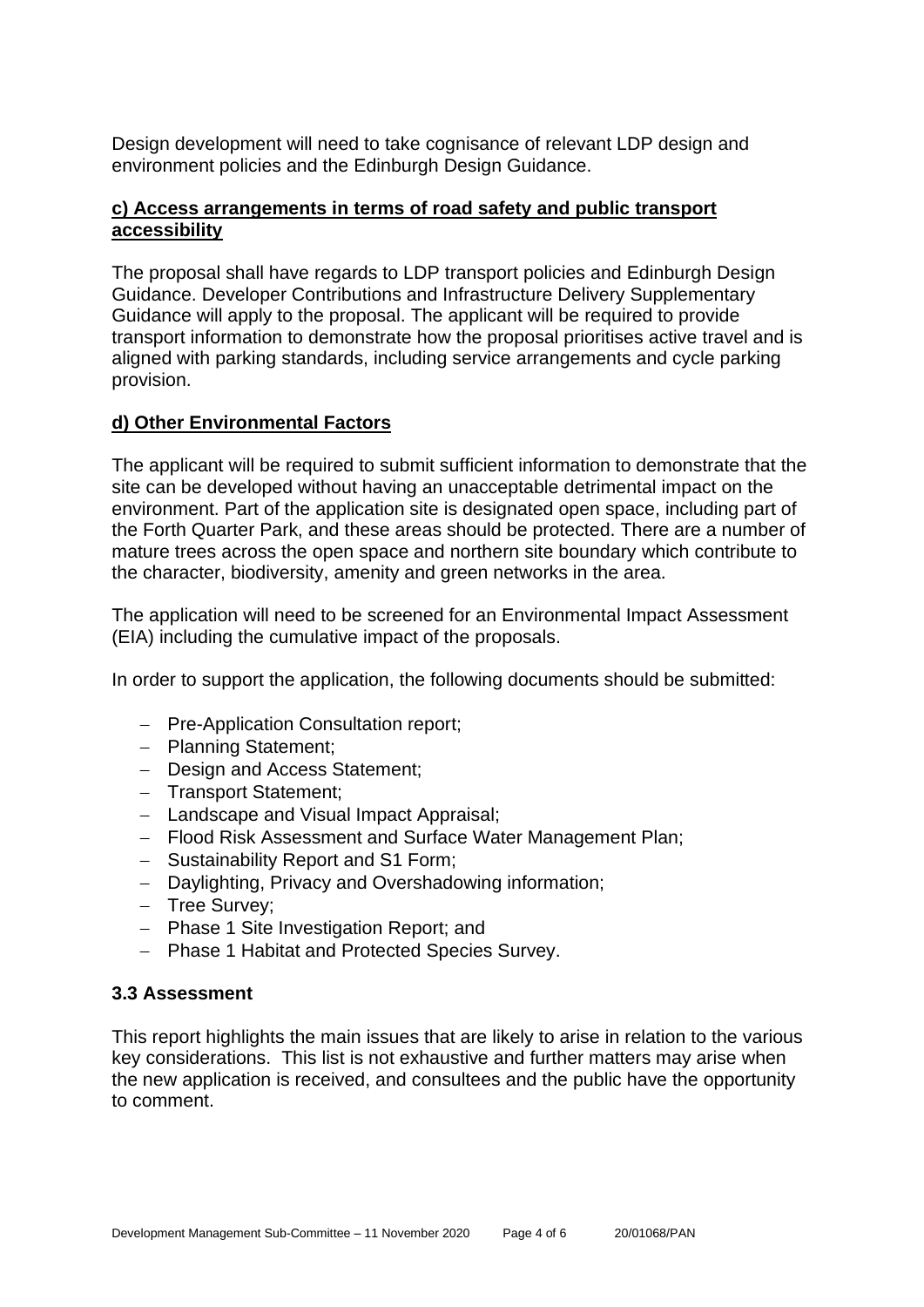# **Financial impact**

**4.1** The forthcoming application may be subject to a legal agreement.

# **Risk, Policy, compliance and governance impact**

**5.1** Provided planning applications are determined in accordance with statutory legislation, the level of risk is low.

# **Equalities impact**

**6.1** This is a pre-application report. When a planning application is submitted it will be assessed in terms of equalities and human rights.

# **Sustainability impact**

**7.1** A sustainability statement will need to be submitted with the application.

### **Consultation and engagement**

#### **8.1 Pre-Application Process**

Pre-application discussions took place on this application.

#### **8.2 Publicity summary of representations and Community Council comments**

The Proposal of Application Notice (reference: 20/01068/PAN) outlined a public exhibition to be held on 6 May 2020 at Edinburgh College, Granton Campus. Due to Covid-19 restrictions, this event did not take place. The City of Edinburgh Council consultation hub is to be used to engage stakeholders, share information and collect feedback with a questionnaire to be used from 26 October 2020. A live digital presentation will be held on 3 November between 3pm and 6pm.

The results of the community consultation will be submitted with the application as part of the Pre-application Consultation Report.